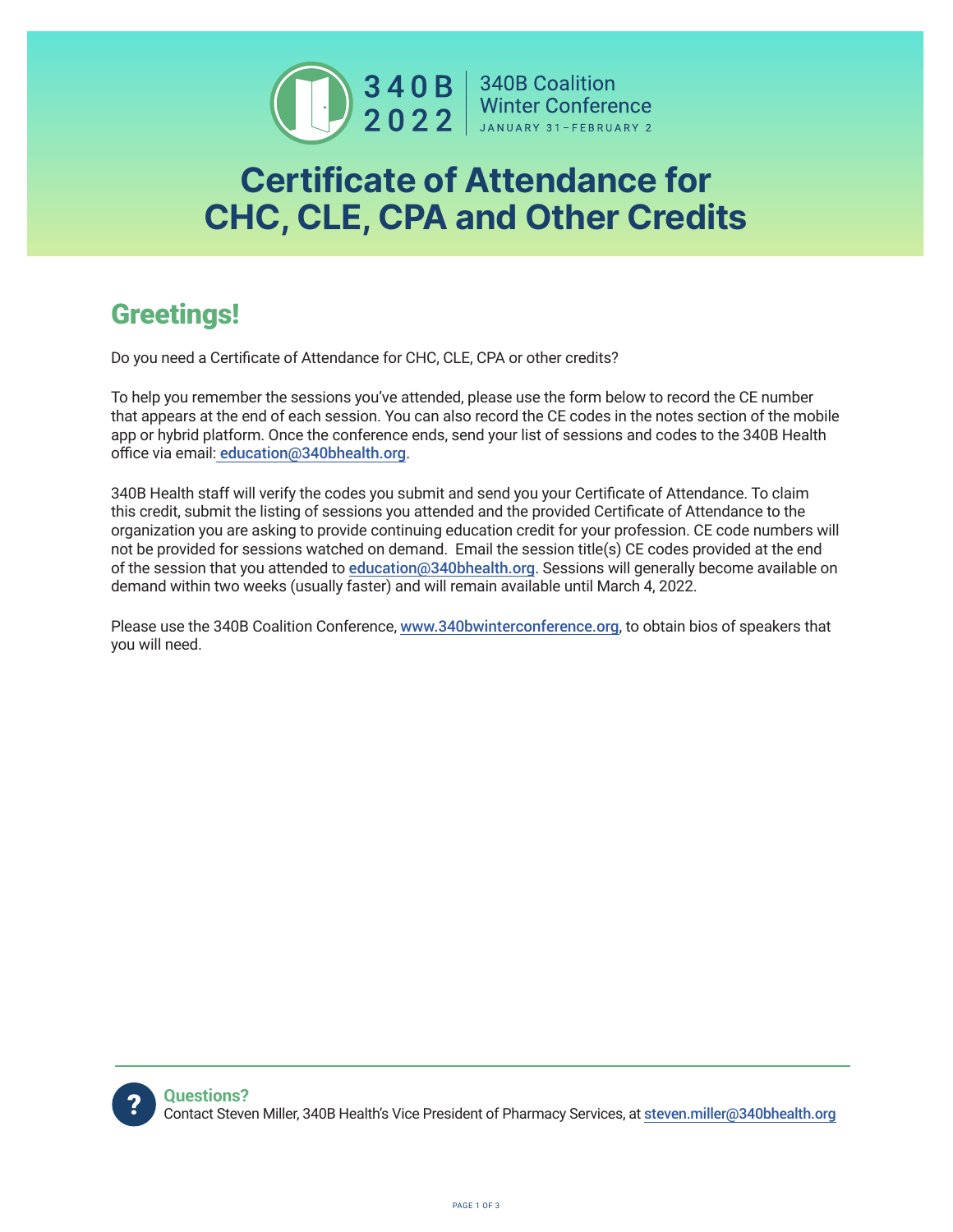

| <b>JANUARY 31, 2022</b> |                                                                                                            |                        |  |
|-------------------------|------------------------------------------------------------------------------------------------------------|------------------------|--|
| <b>Time</b>             | <b>Session Title</b>                                                                                       | <b>Attendance Code</b> |  |
| $1:30-2:45$ PM          | 340B Essentials, Part 1: An Introduction to Key 340B Requirements & Concepts (WC22)                        |                        |  |
|                         | Audit Workshop Part 1: Preparing for 340B Audits (WC22)                                                    |                        |  |
| $3:45 - 5:00$ PM        | 340B Essentials Part 2: Building Your 340B Knowledge and Network (WC22)                                    |                        |  |
|                         | Audit Workshop Part 2: Nuts & Bolts: 340B Audit Data (WC22)                                                |                        |  |
| <b>FEBRUARY 1, 2022</b> |                                                                                                            |                        |  |
| Time                    | <b>Session Title</b>                                                                                       | Attendance Code        |  |
| $6:45 - 8:00$ AM        | Lessons from the Field (Part 1) (WC22)                                                                     |                        |  |
|                         | Advancing the Role of Pharmacy Technicians in 340B (WC22)                                                  |                        |  |
| $8:00 - 9:00$ AM        | Welcome and The State of 340B (WC22)                                                                       |                        |  |
| $9:00 - 10:00$ AM       | Keynote Address: J.D. Kleinke, Medical Economist and Health Care Expert (WC22)                             |                        |  |
| 11:00 AM-<br>12:15 PM   | 340B and Beyond: Identifying the Right Team to Address 340B and 340B-Related Compliance<br>Issues (WC22)   |                        |  |
|                         | <b>Contract Pharmacy Operations and Practices (WC22)</b>                                                   |                        |  |
|                         | The Medicare Cost Report for the Hospital Pharmacist (WC22)                                                |                        |  |
|                         | C-Suite Perspectives: Pursuing 340B Opportunities (WC22)                                                   |                        |  |
|                         | The Role of 340B in HIV Prevention (WC22)                                                                  |                        |  |
|                         | CHC Expert Session 1: Tips and Tricks: A "How To" Session for Operational Excellence (WC22)                |                        |  |
|                         | Managing Information System Transitions (WC22)                                                             |                        |  |
| $1:30-2:45$ PM          | <b>Strategies to Prevent Duplicate Discounts (WC22)</b>                                                    |                        |  |
|                         | 340B Analysts: Configuring Data (WC22)                                                                     |                        |  |
|                         | Recapping Manufacturer Policies Regarding Contract Pharmacy and Significant Developments<br>(WC22)         |                        |  |
|                         | Navigating HRSA Audits and Taking Corrective Action (WC22)                                                 |                        |  |
|                         | Federal and State Payer Developments and Trends (WC22)                                                     |                        |  |
|                         | 340B: Investing Beyond the Four Walls (WC22)                                                               |                        |  |
|                         | CHC Expert Session 2: The Value Proposition for MTM: It's About Quality and Cost-Effective Care!<br>(WC22) |                        |  |
|                         | California Roundtable (WC22)                                                                               |                        |  |
| 3:45-5:00 PM            | <b>Community Health Centers (WC22)</b>                                                                     |                        |  |
|                         | Family Planning/STD Clinics (WC22)                                                                         |                        |  |
|                         | Hospitals (WC22)                                                                                           |                        |  |
|                         | Hemophilia Treatment Centers (WC22)                                                                        |                        |  |
|                         | 340B Service Providers (WC22)                                                                              |                        |  |
|                         | HIV Clinics/ADAPs/HIV Providers (WC22)                                                                     |                        |  |

*continued on next page*